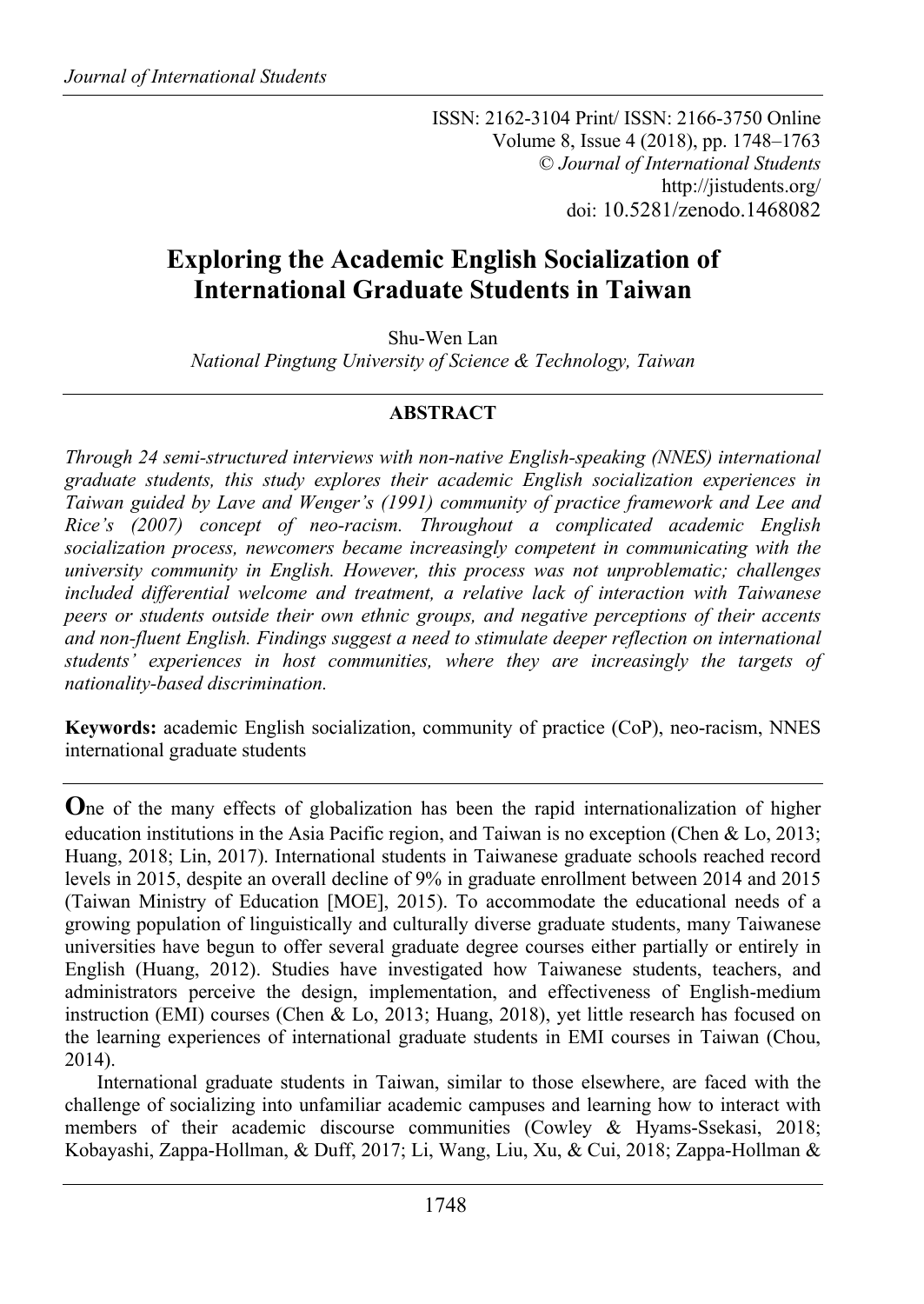Duff, 2015). When this process occurs through the medium of English, it can be described as academic English socialization (AES). This task becomes even more difficult for non-native English-speaking (NNES) international graduate students who lack prior experience learning in English and often find it difficult to access the support and resources AES requires (e.g., Braine, 2002; Nambiar & Ibrahim, 2013). Most prior research of NNES international graduate students' learning experiences has been conducted in English as a first language (L1) settings and framed by multiple obstacles such as a lack of confidence and fluency in using English (Braine, 2002), insufficient familiarity with English colloquialisms (Myles & Cheng, 2003), and unawareness of host institutions' expectations (e.g., Lee & Rice, 2007; Zappa-Hollman & Duff, 2015). Only a few studies have examined NNES international graduate students' learning experiences in English as a foreign language (EFL) settings in the Asia Pacific region, specifically in South Korea (Lee et al., 2017) and Thailand (Lin & Kingminghae, 2014).

According to Taiwan's Ministry of Education, in the 2014–2015 academic year, 4,439 NNES international graduate students (70% of all 6,305 international graduate students) were enrolled in Taiwanese higher education institutions (MOE, 2015). Given this growing presence, a better understanding of NNES international graduate students' AES experiences is urgently needed. Previous studies have tended to treat NNES international graduate students as a homogeneous group and thus overlooked the various tensions, challenges, and levels and types of discrimination faced by students of different nationalities (e.g., Chou, 2014; Chou, Roberts, & Ching, 2012). With the aim of filling the aforementioned gaps, the present study compares the AES experiences of two groups of NNES international graduate students in Taiwan: from within and outside the Asia Pacific region, namely Vietnam and Burkina Faso. This work is guided by two theoretical frameworks, communities of practice (CoPs; Lave & Wenger, 1991) and neo-racism (Lee & Rice, 2007), each of which are described in detail in the next section.

### **LITERATURE REVIEW**

### **International Students' AES Experiences**

As an area of concern and a research topic, AES has grown dramatically in recent years (Duff, 2010). Relevant studies involving NNES international graduate students have been conducted in L1 English academic systems in the United States and Canada (e.g., Morita, 2004; Myles & Cheng, 2003; Seloni, 2012). Morita's study, grounded in CoP theory, examined how six first-year master's students from Japan negotiated their participation and membership in their new English-speaking classroom communities in Canada and revealed their discomfort stemming from perceived differences between their current educational setting and their homes, communities, or prior school experiences. Myles and Cheng (2003) invited 12 NNES international graduate students to reflect on their academic and social experiences in a Canadian university. By exploring these students' beliefs, perceptions, and feelings, the researchers captured their processes of becoming legitimate members of new academic communities and corresponding impacts on their academic outcomes. Similarly, Seloni (2012) investigated AES experiences of six NNES first-year doctoral students in the United States, focusing on their reactions and adaptations to academic demands. Results illustrated how these students sought to become legitimate members of their academic communities and how their literacy practices influenced their socialization into academic writing environments.

Taken together, the findings of these three studies suggest that NNES international graduate students' academic performance, outcomes, and success manifestly involve the wide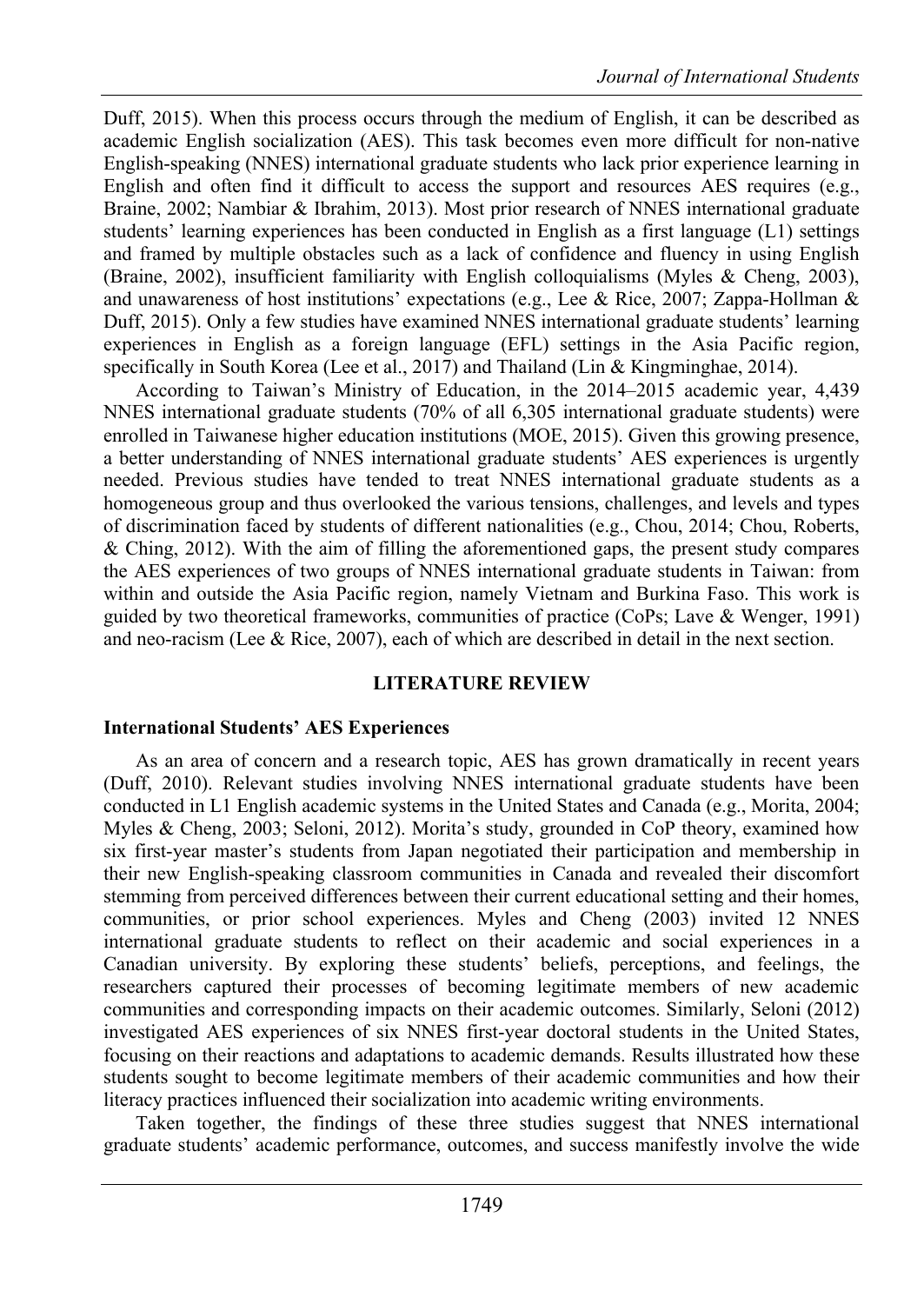scope of AES experiences accompanying the cultivation of academic knowledge, social relationships with members of their academic communities, and disciplinary knowledge in an English-as-a-second-language context. These studies also concur that while it is necessary for NNES international graduate students with diverse languages, cultures, and educational backgrounds to become legitimate members of their new academic communities, this assimilation can only happen if these students develop close associations with the host academic culture through interaction with its members (e.g., course instructors, classmates, advisors, and peers). The same three studies, in line with increasing scholarly interest in the sociocultural aspects of second-language learning (see Lantolf, Thorne, & Poehner, 2015), revealed that social interactions with members of the host university community are fundamental to NNES international graduate students' AES.

# **Theoretical Frameworks for Conceptualizing Academic English Socialization**

# *Theoretical Framework 1: Community of Practice*

To understand NNES international students' AES experiences, researchers have applied Lave and Wenger's (1991) concepts of CoP and legitimate peripheral participation (LPP; e.g., Belcher, 1994; de Oliveira & Lan, 2012; Ha & Kim, 2014; Morita, 2004; Seloni, 2012). In line with Vygotsky's (1978) sociocultural theory, which suggests that social interaction is a generative learning context and therefore centrally important to learning, Lave and Wenger (1991) proposed that learning is a process of growing participation in a CoP through interaction with more experienced community members/experts. Lave and Wenger proposed LPP to denote the learning process by which newcomers gradually became full participants in their chosen profession/CoP.

The present study's theoretical framework draws on CoP and LPP to define AES as a learning process by which NNES international graduate students move from peripheral to full participation in their university community. Throughout this process, it is crucial that, as newcomers, such students have access to knowledge resources and opportunities to interact closely with more experienced community members (de Oliveira & Lan, 2012; Morita, 2004; Myles & Cheng, 2003; Seloni, 2012), as such interactions are critical to students' development of academic English, and—by gradually taking on more complicated academic English tasks their eventual ability to perform literacy activities expected of full community members.

# *Theoretical Framework 2: Neo-Racism*

Despite its various advantages, the CoP/LPP framework favors positive outcomes, including smooth and harmonious learning processes for newcomers (e.g., Kerno Jr., 2008) and thus neither predicts nor explains the challenges, conflicts, and tensions that international students may encounter. Past research on such students' AES has revealed positive and negative outcomes and posited that a neo-racism framework can capture the conflict, tension, power issues, and discrimination these students are likely to encounter (Lee et al., 2017; Lee & Opio, 2011; Lee & Rice, 2007). At the risk of oversimplifying, neo-racism holds that overt racism is subsumed in certain settings, and its focus shifts to "otherness" (Balibar, 1991).

More recently, Lee and Rice (2007) applied neo-racism as a framework for investigating the experiences of 24 students from 15 foreign countries attending a U.S. university. Participants encountered difficulties including perceptions of unfairness, lack of hospitality, and cultural intolerance based on biological race as well as on foreign-national status, cultural attributes, and national origin. Guided by the same framework, Lee and Opio's (2011)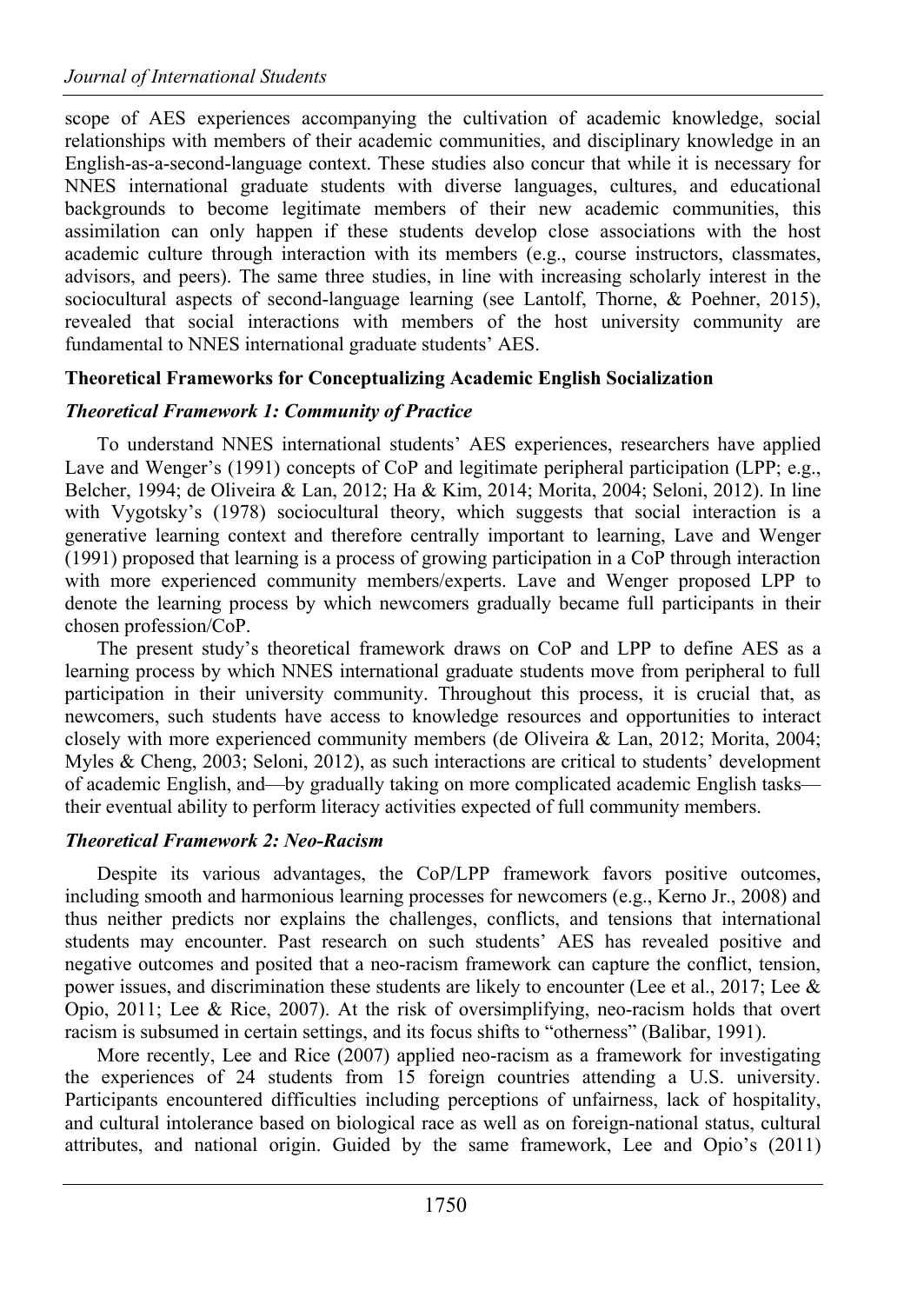interviews with 16 African student athletes from seven African countries studying in the U.S. revealed that Americans' negative assumptions, such as underestimation of athletes' desire to learn, undermined the African students' academic success. Many African student athletes reported that their academic advisors, due to underestimating the students' willingness to learn, encouraged them to take light course loads in presumably easier fields of study. However, these academic advisors might not have realized that some undergraduate degrees carry relatively little value in African countries. Lee and Opio (2011) further found that these African student athletes experienced negative stereotyping and discrimination solely based on their race and region of origin. Lee and Rice (2007) stressed that neo-racism "does not replace biological racism but rather masks it by encouraging exclusion based on the cultural attributes or national origin of the oppressed" (p. 389); that is, individuals no longer discriminate only based on race but instead on the idea that certain cultures are either unwilling or unable to assimilate into the mainstream or majority. Interestingly, however, using neo-racism as a lens to study international students' experiences has been largely limited to English-speaking Western contexts, despite the increasing internationalization of higher education in non-Western nations, notably Taiwan. The current study aims to address this gap.

#### **International Student Experiences in Asia**

Against the backdrop of globalization, the Asia Pacific region has seen a sharp rise in international students, prompting studies of their experiences (especially NNES students) that have tended to focus on students' adaptation to local academic and social life (e.g., Lin & Kingminghae, 2014). In a Taiwanese context, recent research on the internationalization of higher education has often treated international students of different nationalities homogeneously (Chou, 2014; Chou et al., 2012; Jenkins & Galloway, 2009; Lau & Lin, 2014).

Although national differences within the 'international students' category have not been central to the above-mentioned research, some findings have suggested that such students' adjustment challenges may differ by nationality. For example, Lee, Jon, and Byun's (2017) application of a neo-racism framework to student experiences in South Korea revealed that Chinese students reported greater difficulties and more unfair treatment than their Englishspeaking counterparts from North America and Europe or even from more-developed countries in Asia, such as Japan. Similar results were derived from a case study conducted in South Africa (Lee, 2017).

Based on the above literature, the present study was guided by the following research questions:

- 1. How do different groups of NNES international graduate students describe their AES experiences?
- 2. What challenges do different groups of NNES international graduate students encounter in their AES experiences?

### **RESEARCH METHOD**

### **Research Context**

This study employed qualitative methods to investigate NNES international graduate students' AES at a university in southern Taiwan. In 2014, this institution hosted approximately 2,000 graduate students and 9,400 undergraduates, most of whom were studying science,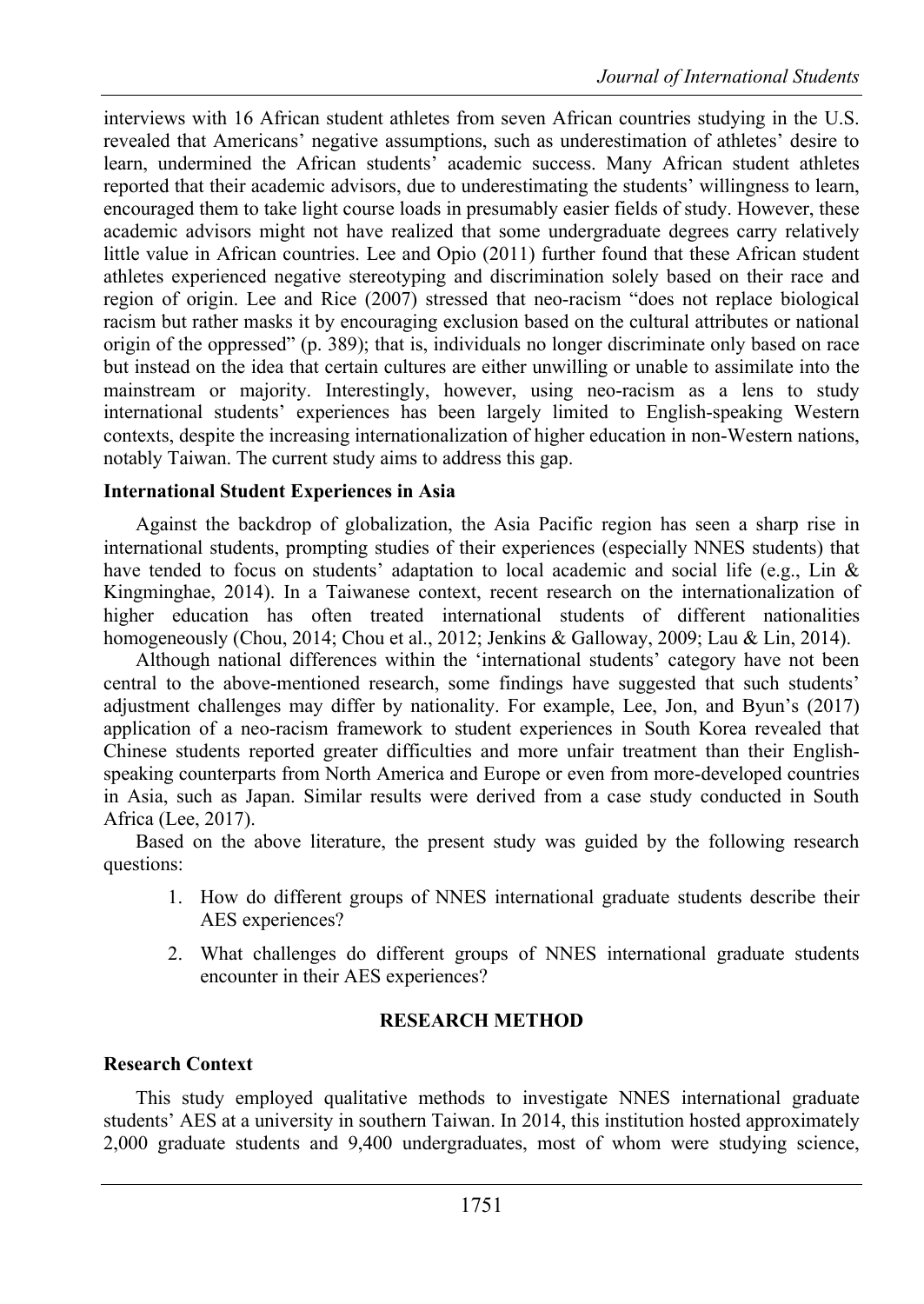engineering, or agriculture—all popular subjects with international students. Among the 173 international graduate students in 2014, approximately 80%  $(n = 134)$  were from NNES countries (Department of International and Cross-strait Education, 2015). Of those, most hailed from Southeast Asia and Africa followed by South America and Europe.

# **Participants**

Data were collected during the 2015–16 and 2016–17 academic years through multiple semi-structured interviews with eight of the university's NNES international graduate students (four women and four men, aged  $23-34$   $[M = 30]$ ). Only degree-seeking international graduate students were selected for two reasons: (1) at the target university, most international students were enrolled in graduate rather than undergraduate programs; and (2) compared to exchange students who only remained in Taiwan for a brief period, degree-seeking international students stayed in the university environment long enough to reflect upon whether and how they were challenged and supported in their AES experiences. To reduce non-nationality-related variables among participants, selected students were all studying the hard sciences.

Multiple semi-structured interviews were conducted with each participant because this technique has been shown to foster stronger rapport between the researcher and participants; this allows participants to feel more comfortable describing difficult or emotionally charged experiences, thereby enhancing the overall quality of interview data (Merriam, 2009). Recruitment consisted of purposive sampling, in which the researcher sought information-rich cases that could provide insights into AES experiences in Taiwan with a focus on participantperceived challenges. The eight participants were invited in part because they had volunteered to attend an English Improvement Course for Foreign Students, implying that all students perceived their English proficiency to be low. The English Improvement Course was taught by a Taiwanese professor who had received her Ph.D. from a research university in the U.S. All international graduate students were required to obtain a score of at least 650 out of a possible 990 on the Test of English for International Communication (TOEIC). Students attending the English Improvement Course had pre-intermediate to intermediate English proficiency, with an average TOEIC score of 580. Four participants self-identified as being from Vietnam; the other four identified as being from Burkina Faso. At the start of the study, three Vietnamese and three Burkinabé participants were first-year master's students; the remaining two were firstyear Ph.D. students. None had arrived in Taiwan earlier than August 2015.

# **Data Collection**

Each participant was interviewed three times for 1 to 2 hours per session. The first round of interviews was conducted near the beginning of the participants' first semester in Taiwan and sought to understand their demographic backgrounds, expectations about their studies, and initial perceptions of Taiwan and the university. The second round was conducted at the end of the first semester, aiming to understand participants' adjustment to the university's academic and social life, their interactions with members of the university community, and any specific English-language challenges the participants faced. The final round of interviews was held in the participants' third semester and explored how they had dealt with the above-mentioned English-language challenges, what resources they had needed to study in Taiwan, and if/how their perceptions had changed since their arrival. In the second and third interviews, all eight students were asked to describe their experiences while studying in Taiwan, focusing on instances in which they perceived unfairness, discrimination, or other challenges while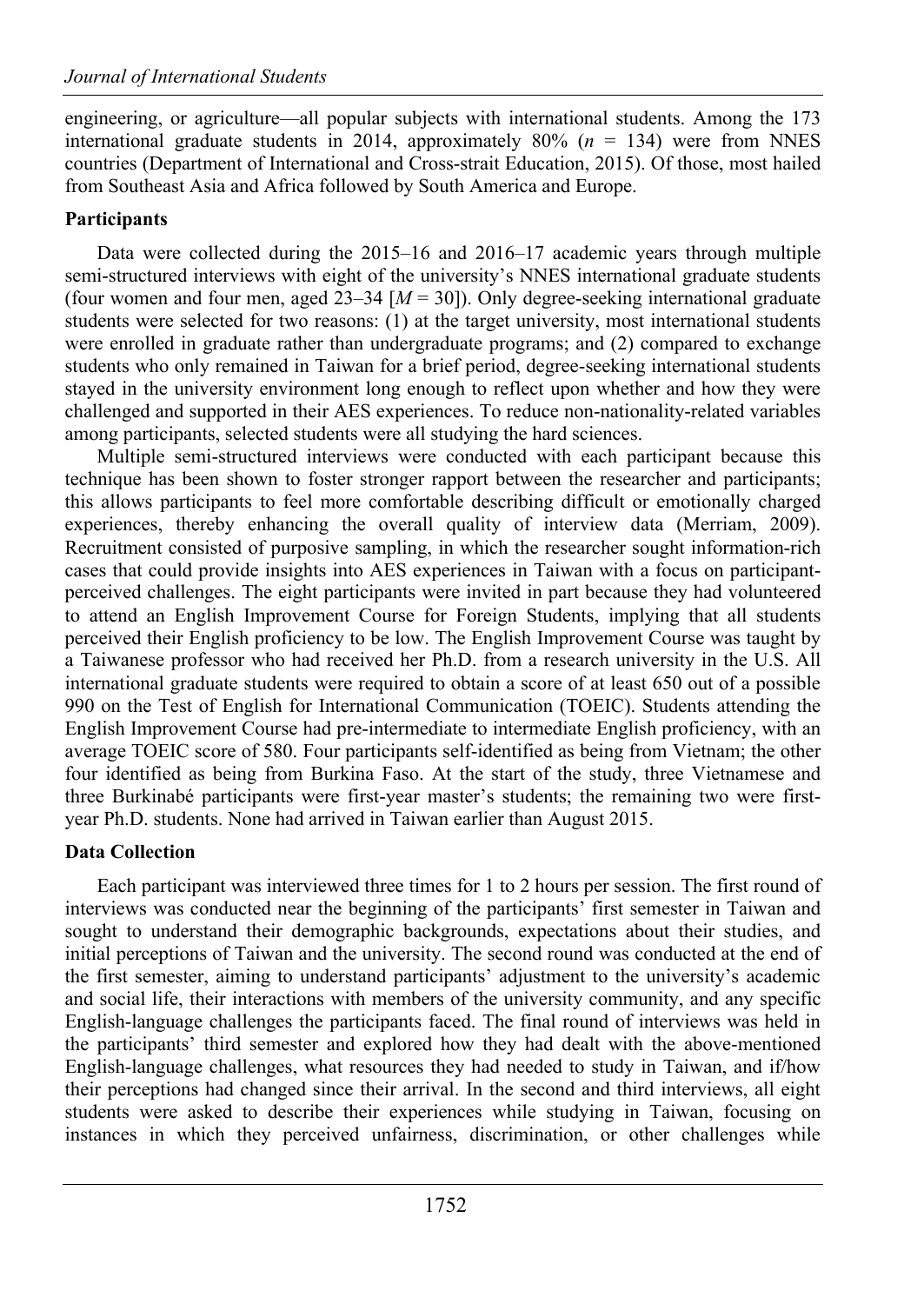becoming socialized into the university community. All interviews were conducted in English, audio-recorded, transcribed verbatim, and checked for accuracy.

# **Data Analysis**

Analysis began after completing all interviews. Participants' descriptions of their AES experiences constituted the primary interview data of interest. Data were coded using open coding, and emerging themes were analyzed individually and across interviews with specific reference to CoP and LPP (Lave & Wenger, 1991; Wenger, 1998) and neo-racism (Lee & Rice, 2007; Lee et al., 2017). Initial codes were shifted and modified as the researcher reviewed and reconsidered the interview data using open coding and axial coding, following Glaser and Strauss' (1967) constant comparative analytic method.

After coding the interview transcripts, the researcher compared the codes and identified five key categories emerging from participants' descriptions of their AES experiences: (1) NNES international graduate students' adjustment to and social interaction with members of the university community; (2) resources and support offered by the university community; (3) English communication challenges; (4) accented-English and language-discrimination issues; and (5) social-interaction discrimination issues. By comparing codes and categories, convergent and divergent components of the data were revealed, forming the building blocks for NNES international graduate students' AES as defined by participants' experiences and perceptions.

# **RESULTS**

The interview data revealed that participants from Vietnam and Burkina Faso interacted actively with members of their Taiwanese university community, particularly their co-nationals and advisors. They recalled that when they were newly arrived in Taiwan, these more experienced community members helped them face the initial English-language barrier and adapt quickly to their new academic and social environment. However, differences emerged between Vietnamese and Burkinabé participants' accounts of their AES perceptions and experiences, particularly in how they were welcomed and treated in the academic CoP.

# **Integrating into English as a Medium of Instruction: Initial Barriers**

The first round of interview data revealed that none of the participants had received any exposure to EMI in their home countries. All participants described themselves as unprepared for EMI in Taiwan and recounted their difficulties in using English to communicate with course instructors and classmates and to participate meaningfully in class activities. Most participants experienced English communication breakdowns, particularly in EMI classroom settings. Participants 3 and 4 (P3 and P4) shared the following:

*Being away from home, I meet many difficulties when I come [to Taiwan]. The first thing is English language difference. Sometimes I talk in class. The teacher, classmates, and especially the foreigners cannot understand my English. And when they talk, sometimes I cannot understand their English. I am very stressful when I attend classes here. —*P3 (Vietnam)

*When I came here, I confused when using English with the teachers and peers. Their accents are difficult to understand. It's difficult to understand the courses taught by the older Taiwanese professors. I also have problems in speaking English. I can't speak English easily. Most of the time in my hometown we speak*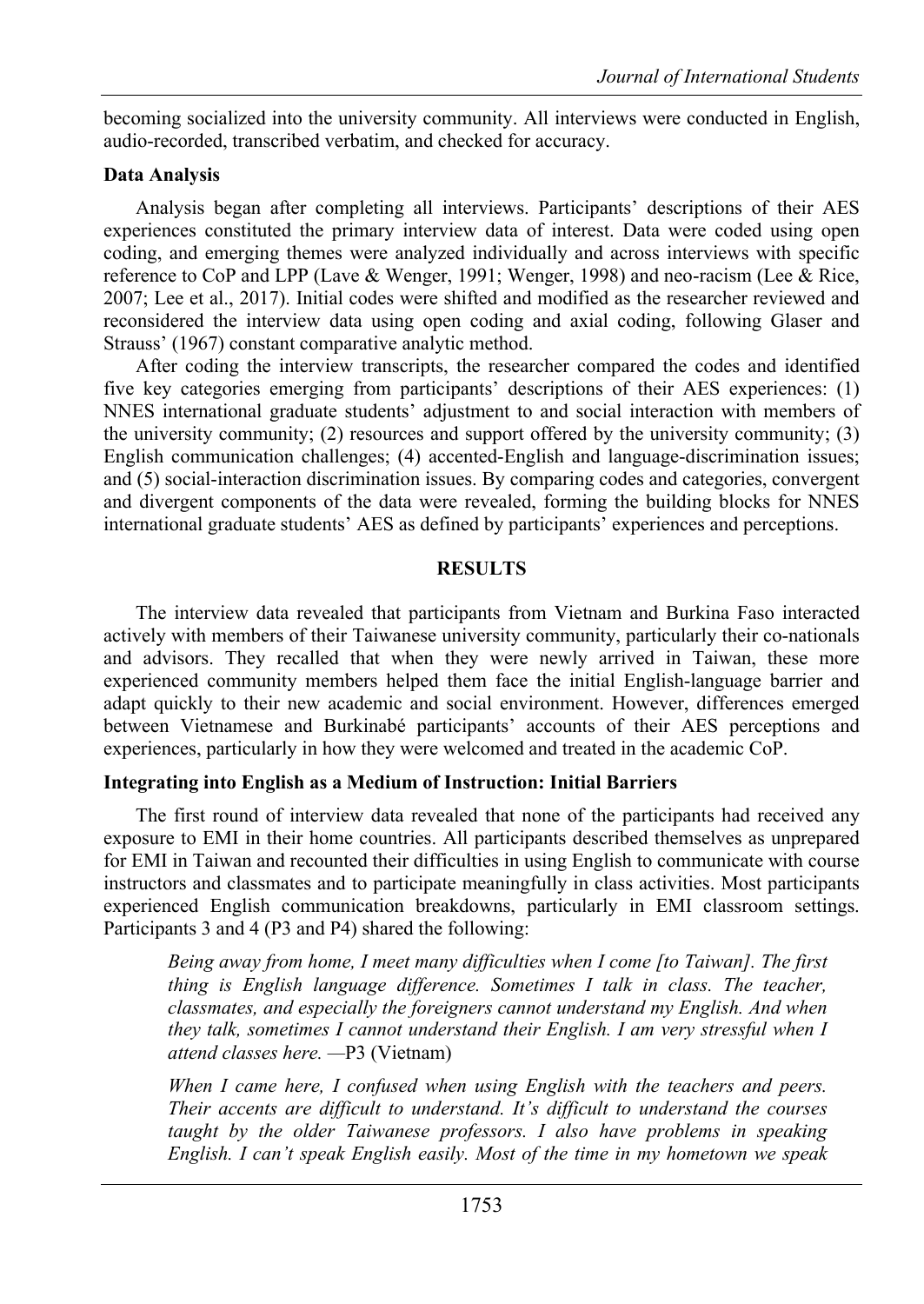*French in class. So we use French words or French-English words to explain our ideas in class. So sometimes I don't know which kind of English words I should use to explain myself clearly in class here. —*P4 (Burkina Faso)

Similar to P3 and P4, most participants reported that communication breakdowns in EMI classrooms resulted from (1) the foreignness of NNES international graduate students' own accents, and (2) the foreign accents of others, such as older Taiwanese lecturers and other international students. These findings echo Park, Klieve, Tsurtani, and Harte's (2017) discovery that international students in EMI courses faced difficulties because of their inability to understand English and because of other class members' and lecturers' diverse accents.

In addition to contributing to communication breakdowns, some participants' accented English was negatively evaluated by their Taiwanese instructors and classmates who preferred native-like English and required the NNES students to explain themselves repeatedly. For example, P2 (Vietnam, first-year Ph.D.) used English to communicate with foreign customers for 2 years in her workplace in Vietnam and thus was initially unconcerned about her English accent or about making mistakes. However, many Taiwanese lecturers and classmates in her EMI courses complained they could not understand her strongly foreign-accented English. P2 expressed frustration that these Taiwanese members of the university community negatively evaluated others' accented English based on the Taiwanese preference for standard American English. In her second interview, she vividly described how her attitude toward English had changed as a result:

*I thought I could use English for communication. But after I came to Taiwan, my instructors and classmates said that I have an English language problem because I*  was so heavy with an accent when I speak English. Every time when I speak, they *cannot understand what I say. And I have to talk to them two or three times and discuss in another way. So I don't want to talk anymore and just listen in class.*

P2's statement suggests that she originally had what Jenkins, Cogo, and Dewey (2011) categorized as an English as a lingua franca (ELF) attitude. Her expectations of what constituted communication in ELF entailed mutual understanding with no regard for 'standardness' or 'correctness' based on native norms. P2 was willing to speak in her EMI courses when she was newly arrived in Taiwan,; however, after pressure from local Taiwanese instructors and students, she gradually adopted their evaluative stance and learned more nativelike English (i.e., American English) to make herself understood in class. Along with increased self-monitoring of her English usage, she chose to speak less. Similarly, in a study of graduate students' class participation in EMI courses in Taiwan, Lin (2017) found that Taiwanese students tended to evaluate their own and their foreign classmates' use of English based on 'correctness' (i.e., standard American English) and that over time, international graduate students assimilated to their Taiwanese instructors' and classmates' attitudes toward English and increasingly engaged in self-monitoring of their EMI classroom communication.

# **University-Provided Support**

When asked how they dealt with the initial language barrier in EMI courses, all participants highlighted the support from co-nationals who had been in Taiwan longer; in particular, this support took the form of knowledge- and resource-sharing in addition to English-language practice. In keeping with CoP and LPP theory, these experienced members willingly prepared those on the periphery for active and meaningful community membership (de Oliveira & Lan,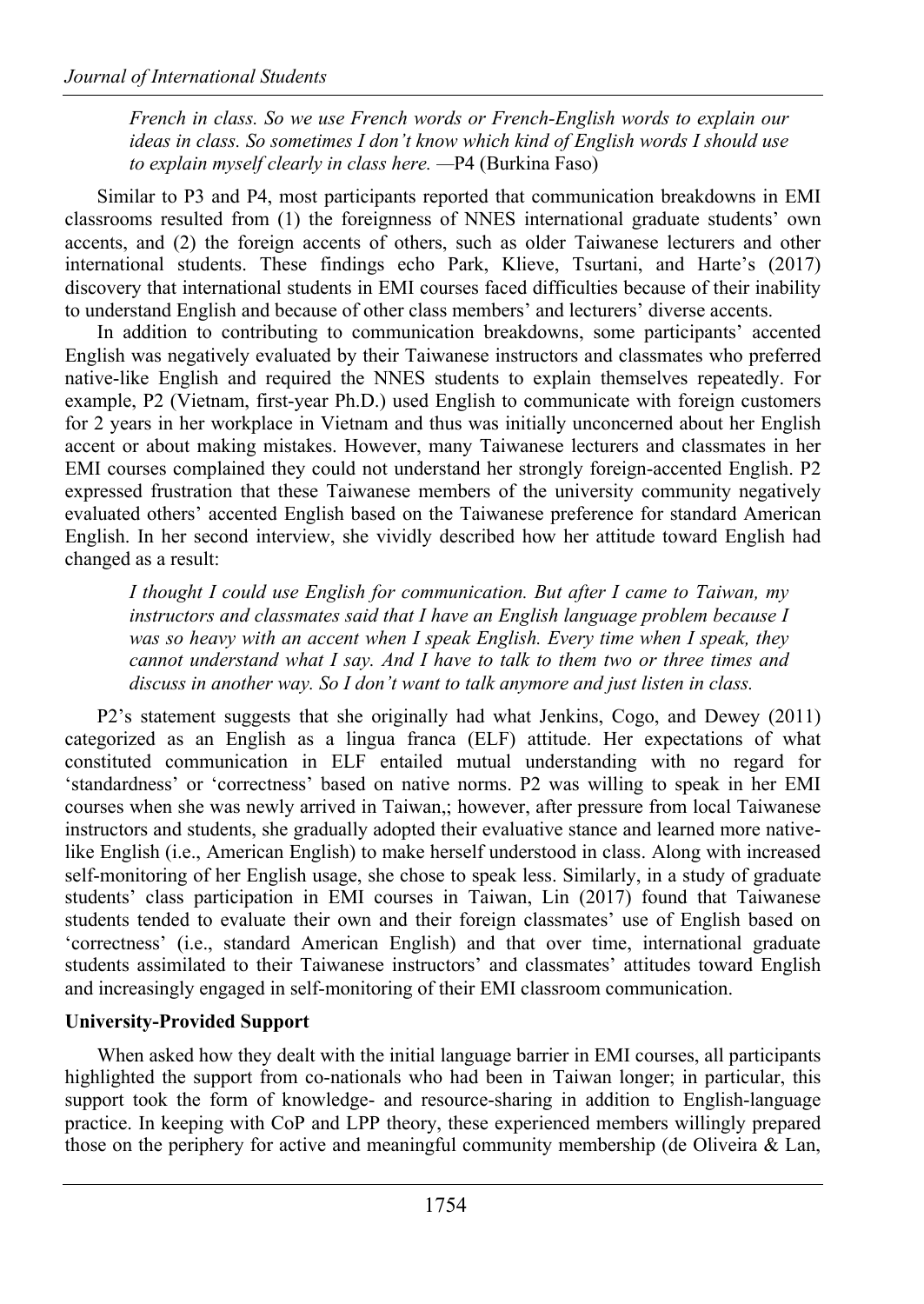2012). P1 and P5 each noted that their co-nationals reached out when the students initially arrived in Taiwan. P1 explained,

*My countrymate has been here for 4 years. Her English is better than me. So when she talks, she will teach me some words that I don't know. It is like she will speak some sentences and I will understand them. I feel positive when I talk with her in English. The way we talk English is the same. And I will understand what she said and she understands what I said. There is no language barrier. She helps me build my confidence in English more than before. —*P1 (Vietnam)

In addition to regular English-language practice and improved confidence in spoken English, all participants mentioned that their primary bond with their co-nationals provided strong social and emotional support. P8 reported,

*The first time we came to Taiwan, we didn't know anything about the campus and Taiwan. Some of our co-nationals helped us go many places and also we had trips. Our Chinese is not good. Outside the school, many people don't speak English. So our co-nationals gave us a lot of information and helped us buy things and go different places.* 

Beyond the initial settlement period, P6 described how his co-national peers encouraged him to continue his studies in Taiwan and not to give up, which he had considered due to his frustrations over the EMI-course language barrier:

*My co-national said, "Don't worry! Some people have more English communication problems than you. They still can survive." So I know I am not the only one who has English problems.*

Most participants emphasized that Taiwanese advisors also offered English-language learning resources and emotional support that helped them adjust to academic and social life in Taiwan. For example, P2 recounted how her advisor understood her desire to improve her accented English and suggested that she attend a special course to fulfill this need:

*My advisor invited me to attend Advanced English Communication Course for Scientists. Through online learning, we study with one professor from America in class. The class has seven students from our university, including me, my country mate, and five local Taiwanese students. I think this English class is very good. It's important to find a native-speaker for English practice. The professor from America and my advisor helped me improve my English pronunciation and accent.*

P7 also described his strong relationship with his advisor:

*My advisor is like my father because he listens carefully to us. We can talk together and share feelings with him. He takes care of me. For example, if I have any problem I can call he anytime and he can give me some advices.*

Previous research (e.g., de Oliveira & Lan, 2012; Geeraert, Demoulin, & Demes, 2014) has indicated that two major factors in international students' social adjustment and quality of English-language learning are reassurance and a sense of being understood. Similarly, the current study's participants were drawn into their CoPs by more experienced members who provided additional resources and practice for English-language learning along with strong social and emotional support, helping participants improve their accented English and increase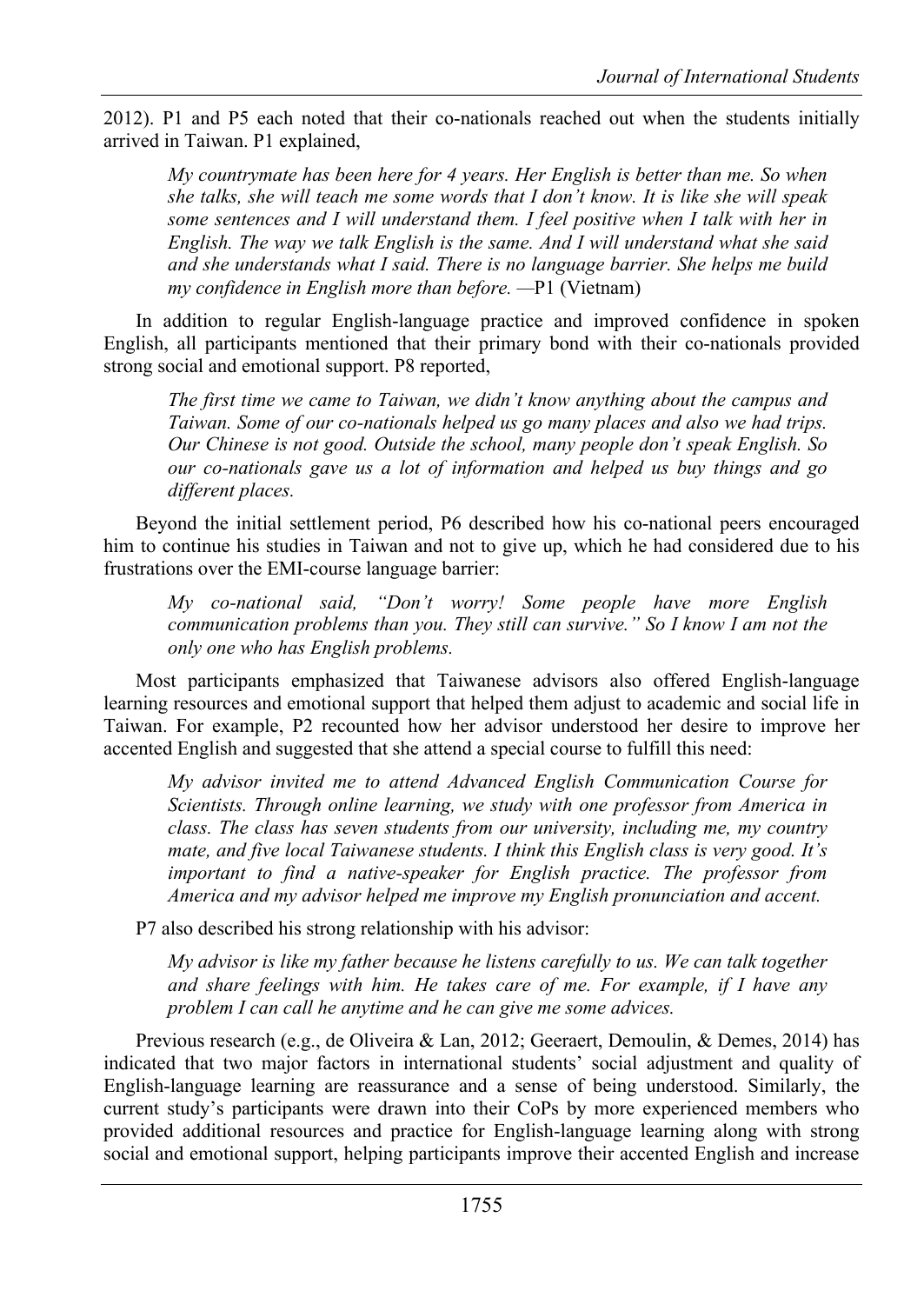their spoken English abilities. Thus, the trusting relationship participants developed with their co-national peers and advisors, who the participants considered to be experienced community members, supported the participants in becoming legitimate members of their new Taiwanese academic communities.

# **Negative Encounters**

Despite the university community's support for the participants, their AES was not without challenges. Obstacles included differential treatment, especially how these students were made to feel welcome; lack of peer interaction with Taiwanese students and others from outside their own ethnicity; and among the African participants, negative perceptions of and remarks about their accented and non-fluent English, which appeared to be based on their nationality.

# **Differential Treatment**

All Burkinabé participants reported being victims of considerable discrimination, whereas the Vietnamese did not report any such experiences; rather, Vietnamese participants stated they felt welcomed within the university community and experienced only minor difficulties in adjusting to social life in Taiwan.

*I think people in Taiwan are friendly. They help me with many things because I don't know anything about Taiwan. When I just came here, they are very friendly and have kind heart to offer help.* —P1 (Vietnam)

*I feel Taiwanese students are a little bit shy when they see foreigners. They are shy to speak English. But they are friendly and nice to help.* —P4 (Vietnam)

By contrast, Burkinabé participants reported experiencing rude behaviors that evoked discomfort, a sense of being unwelcome, and even anger:

*[S]ometimes Taiwanese students, they are not civilized [sic]. They look at me and say, "See, look at the black guy." Everyone looked at me at the same time. I feel very bad. And they like to hide themselves and take my picture secretly. They don't ask for permission. But they just stand there and take a picture without communication. —P8 (Burkina Faso)*

*I remembered one time when I just came here. I went to 7-11 at our university to buy something. When I was walking around, I saw two students. When they saw me, they quickly put the wallet into the bag and grasped the bag. That day I was really angry. Maybe it was about my black color. Maybe they question me as a thief. I don't know. I was feeling I was not welcome here. —P5 (Burkina Faso)*

The negative feelings aroused by such acts were occasionally exacerbated by on-campus social interactions with Taiwanese students. Three Burkinabé participants said they felt inferior and misunderstood based on negative media portrayals of Africa (e.g., as a place characterized by drugs and disease, particularly AIDS), which they felt made Taiwanese students reluctant to interact with them. The African participants also pointed out that local students' coldness compared unfavorably to the local townspeople's relatively friendly attitudes. P6 provided a rich description of these disparate attitudes:

*Many Taiwanese students even think Africa is one country. Africa has almost 60 countries! In the TV, they always show you the images of drugs, diseases, AIDS.*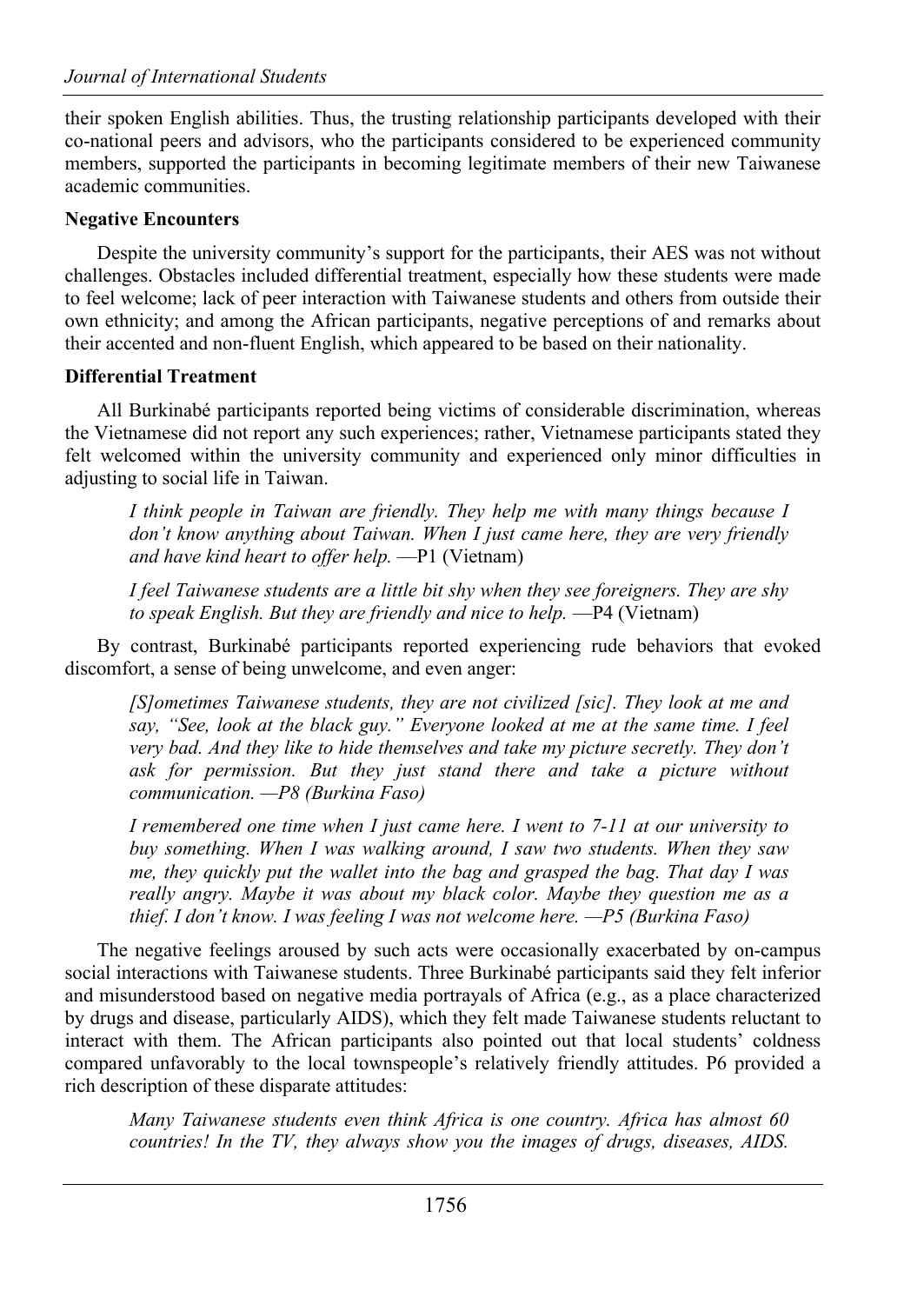*Africa is not like that! Many Taiwanese students may not have any idea about us. Even sometimes we went to Pingtung. It is very interesting that the people in town they are very kind. Different from the students on campus. Sometimes Taiwanese students don't want to speak English, and our Chinese is not good so the conversation is short.*

Moreover, even when Burkinabé and Taiwanese students did interact, the Taiwanese seemed unwilling to use English and appeared uninterested in Burkina Faso and its culture, limiting their exchanges to a few superficial questions such as their interlocutors' names and ages.

*I don't have the real relationship with Taiwanese people. Taiwanese students always stay close to their own group. They don't go to talk with others. If you want to talk with them, it is like they don't have any interest. They have another idea because I am black, because I come from other country. They have other minds about me. In that way, it is very hard to have a relationship with Taiwan people.*  —P7 (Burkina Faso)

All Burkinabé participants ascribed these problems to Taiwanese students' lack of interest in or knowledge of global issues, an analysis that coincides with some researchers' concerns (Huang, 2008; Lan & Chang, 2016). In increasing numbers, university professors in Taiwan have also expressed concern over local students' lack of engagement with other areas of the world, blamed in part on the scarce coverage of international events on Taiwan's televised news programs.

### **Language and Accented-English Discrimination**

Vietnamese participants contrasted the international graduate student community's diversity in English accents and pronunciations to what they perceived as the 'better' English pronunciation and intelligibility of local Taiwanese students. Vietnamese participants also took an especially negative view of Burkinabé graduate students' strong foreign accents and lower English proficiency. P1, for example, expressed positive perceptions of Taiwanese students' spoken English and English-pronunciation discrimination against students from Burkina Faso and Swaziland:

*In my department, we have many Swaziland students and Burkina Faso students. They have the same pronunciation problem. I think their pronunciation is influenced by French and Siswati so sometime they speaking [English] is very difficult to understand. As for the students from Indonesia and Thailand, I think their pronunciation is similar with the Vietnam because we are Asian people. So we don't have big difference in Thailand, Vietnam, and Malaysia.*

Another Vietnamese participant, P3, revealed her negative attitude toward Burkinabé graduate students' strong foreign accents and inferior English proficiency along with her dislike of these students' body odor. Additionally, she mentioned the traditional notion that Asian women should not go out with black people:

*The African students are not good in English, even [if] their official language is English, their English is still not good. They like to speak a lot so [they] make you feel their English is good, but they are not native speakers. … Maybe it's the*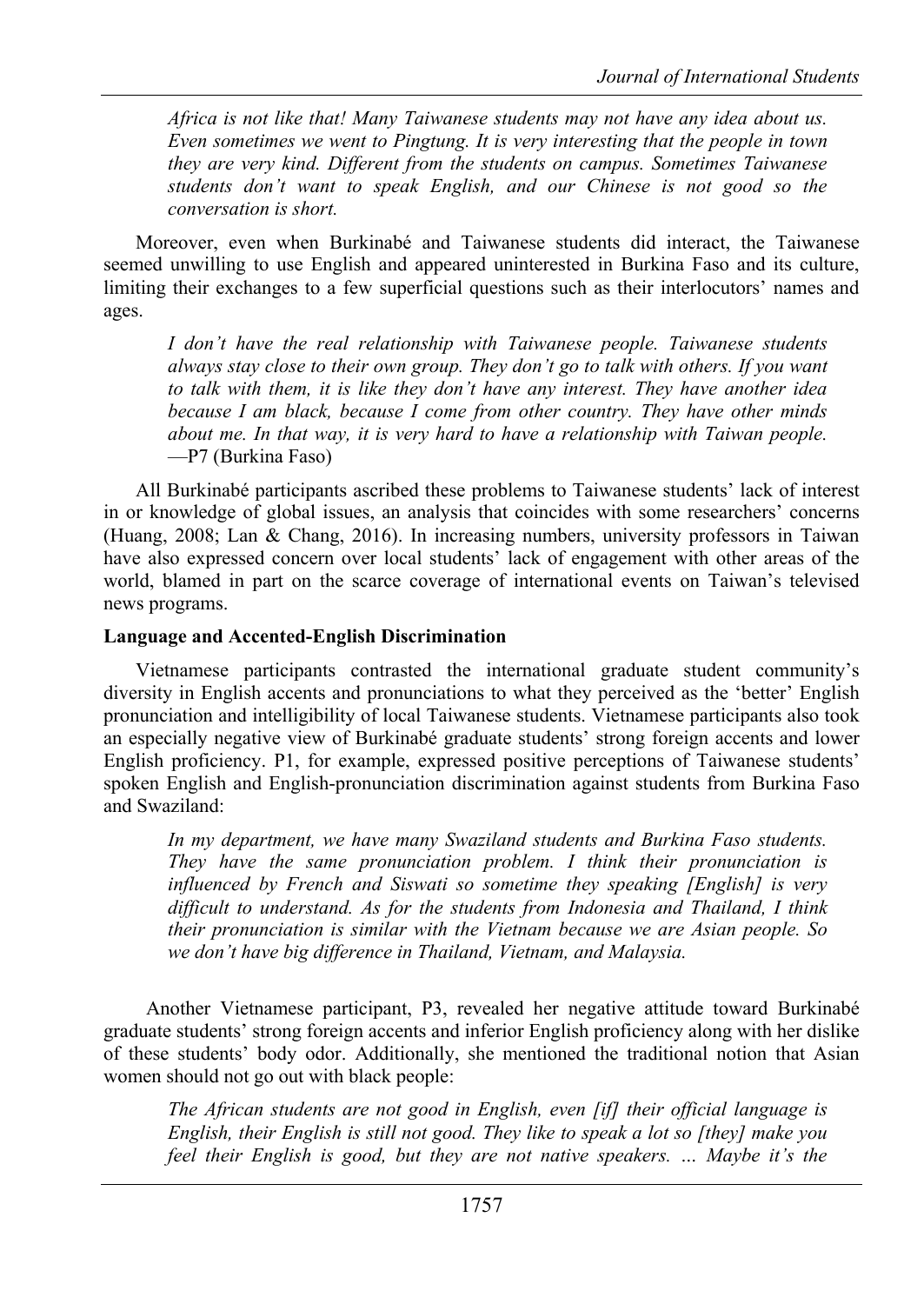*culture. I don't really like to speak with African students. Their attitude is good, but I am Asian girl. … If we go out with them, I feel that I don't like the males because sometimes they have smell.*

As remarkable as P3's comments were, the neo-racism framework helps to clarify the nature of her thinking. P3's assumption that African students "are not good in English, even [if] their official language is English" echoed P6's (Burkinabé) observation among Taiwanese students: all Africans were lumped together as if Africa were a single country. P3 further revealed her ignorance by asserting that the Africans' official language was English despite Burkina Faso's official language actually being French.

Negative remarks about and perceptions of Burkinabé students based on their nationality and/or culture exemplify neo-racism and were shared by Taiwanese and Vietnamese students. These attitudes contrasted strongly with Vietnamese participants' positive perceptions of the English spoken by Taiwanese students and by other students from Asia (e.g., Thailand and Malaysia). Based on research conducted in the U.S., Lee (2007) concluded that neo-racism manifested as "negative stereotypes and inaccurate portrayals of one's culture; [and] negative comments about foreign accents" (p. 28), quite similar to those expressed by Vietnamese graduate students in the present study.

# **DISCUSSION**

Three key themes emerged from participants' descriptions of AES experiences: the initial English-language barrier and their unpreparedness for EMI courses; the university community's support; and negative encounters based on their nationality. These themes are examined collectively herein to provide a more systematic discussion related to this study's research questions.

### **RQ1: How do different groups of NNES international graduate students describe their AES experiences?**

Viewed through the lens of Lave and Wenger's (1991) concepts of CoP and LPP, participants' AES was a learning process during which they encountered an initial Englishlanguage barrier due to their diverse linguistic, cultural, and educational backgrounds while seeking to adapt to and become legitimate members of new academic communities. Along with their lack of exposure to EMI in their own countries, Vietnamese and Burkinabé participants both recalled that upon arriving in Taiwan, they experienced discomfort stemming from their self-perceived unpreparedness for EMI courses and from English communication breakdowns resulting from their accents. Such difficulties rendered it challenging to communicate with instructors and classmates and to participate meaningfully in EMI class activities. These findings echo those of prior studies on implementing EMI courses in Taiwan, namely that international students' English proficiency, ability to learn course content, and motivation remain questionable, as does the depth of class interaction and knowledge dissemination (Chou, 2014; Huang, 2012, 2018; Lau & Lin, 2017; Lin, 2017).

Participants from Vietnam and Burkina Faso also highlighted the crucial roles of conational peers and advisors in offering knowledge, resources, and strong emotional support that helped students overcome their initial English-language barrier and gradually adapt to the new academic and social environment of the host university. Previous studies have found that access to knowledge resources and interaction with more experienced community members can assist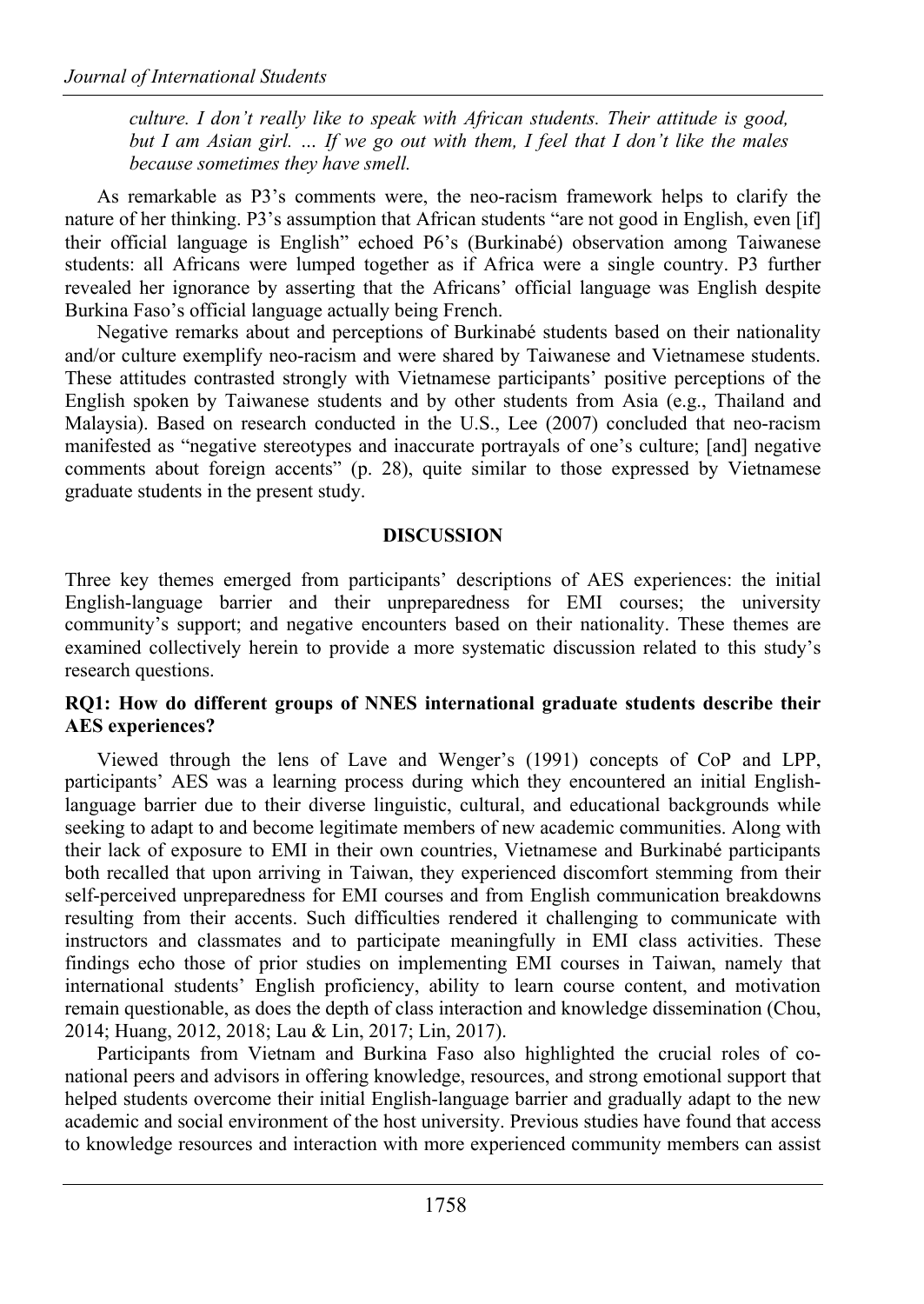NNES international students in developing their academic English and gradually taking on more complicated academic-English literacy tasks (Belcher, 1994; de Oliveira & Lan, 2012; Kobayashi et al., 2017; Seloni, 2012). Nevertheless, findings from the current study indicate that participants' journeys to full community participation were fraught with conflict, tension, and power issues around negotiation and transformation based on their different nationalities.

#### **RQ2: What challenges do different groups of NNES international graduate students encounter in their AES experiences?**

This study's findings highlight country-of-origin-based variations in the tensions, challenges, and discrimination faced by international students in the Asia Pacific region. Unlike previous research that treated international students of many nationalities as a homogeneous group (Chou et al., 2012; Jenkin & Galloway, 2009), recent studies rooted in neo-racism theory have compared international students' experiences based on their different nationalities (Lee, 2017; Lee et al., 2017). Similarly, the present study's comparison of the experiences of NNES international graduate students from Vietnam and Burkina Faso revealed that these two groups experienced differential treatment: the Burkinabé suffered from a lack of peer interaction with domestic students or students outside their ethnicity and were negatively affected by insensitive comments about their accented and/or non-fluent English. In contrast to the Vietnamese who felt welcomed and comfortable, the Burkinabé felt unwelcome, uncomfortable, and even angry, describing major difficulties in interacting with Taiwanese students. The Burkinabé tended to withdraw and avoid interacting with the Taiwanese given the perceived pervasiveness of Taiwanese students' negative perceptions of Burkina Faso and these students' skin color.

The neo-racism framework helps to identify the direct and indirect means by which NNES international students' capacity to become full members of their Taiwanese university community was undermined. Specifically, the neo-racism approach clarifies that not all NNES international graduate students faced the same hardships, with students from Vietnam expressing high levels of appreciation for Taiwanese students' welcoming attitudes and reporting little to no discrimination. In stark contrast, the Burkinabé encountered far greater challenges, including more negative remarks and discrimination and less peer interaction with Taiwanese students. These examples of neo-racism parallel those from previous studies that drew upon neo-racism to theorize international students' struggles (Lee, 2017; Lee et al., 2017; Lee & Opio, 2011; Lee & Rice, 2007).

Lee and Rice (2007) uncovered similar types of discrimination and misconceptions about international students, their cultures, and their home countries and argued that "international students are also often subject to misperceptions about their culture and so to easy stereotyping" (p. 399). As highlighted by one Burkinabé student, many Taiwanese students believed Africa to be a single country, implying they possessed no specific knowledge about Burkina Faso's history, culture, or even location. Unfortunately, by succumbing to their preexisting conceptions about students from Burkina Faso, the Taiwanese students and other international students compromised opportunities to enrich their knowledge of another culture. Many Taiwanese students will never travel to Africa, let alone Burkina Faso. However, students who had come to Taiwan from Burkina Faso brought a piece of that country and its culture with them to the Taiwanese university—an institution that supposedly exists to nurture inquiry and exploration of the unknown.

Echoing the local Taiwanese students' ignorance and apathy toward African countries and culture, Vietnamese students in the present study judged their classmates from Burkina Faso for talking excessively to impress people with the quality of their English. The Vietnamese also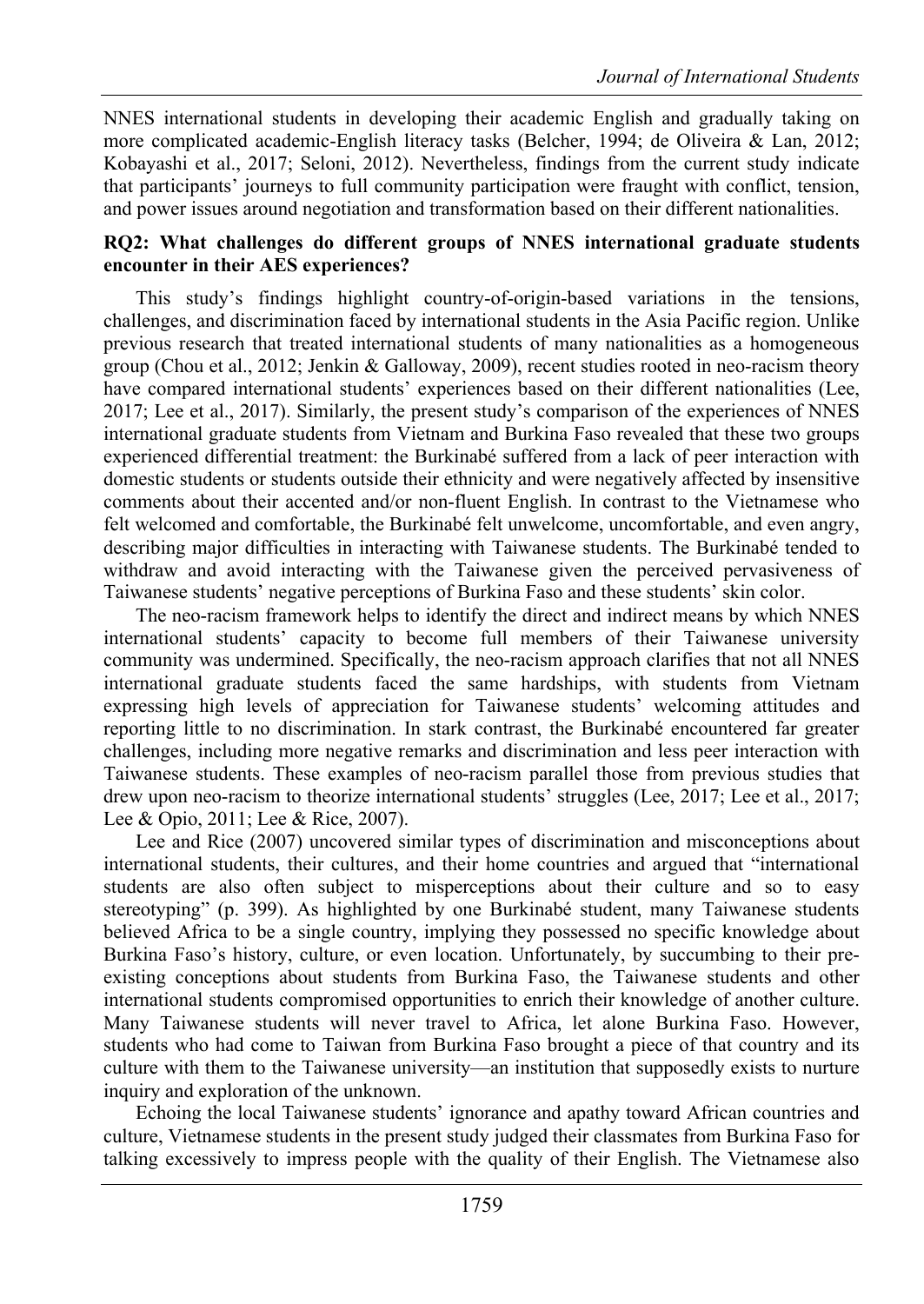negatively contrasted what they perceived as the unintelligible accent of Burkinabé students with the well-pronounced, proficient English of those from Taiwan. As one Vietnamese student (P3) commented, "Maybe it's the culture. I don't really like to speak with African students. Their attitude is good, but I am Asian girl." Here, the student has revealed her truth: they are from Burkina Faso, but "I am Asian"; the students are not from the same country, nor are they from the same culture. Worse, P3 attempted to exonerate herself for her neo-racist attitude—or perhaps justify it—by contending that African students have an unpleasant body odor. As Lee and Rice (2007) explained,

*[D]iscrimination becomes . . . justified by cultural difference or national origin rather than by physical characteristics alone. . . . Neo-racism does not replace biological racism but rather masks it by encouraging exclusion based on the cultural attributes or national origin of the oppressed. (p. 389)*

One might reasonably question whether participants from Burkina Faso were oppressed, but the evidence of their being denied entry into the CoP by their fellow students seems unequivocal in this regard. As noted previously, to successfully negotiate the university experience, all students must join the academic CoP facilitated by more experienced community members. If existing members are welcoming, then novice members are likely to become acculturated quickly. However, if new members are not welcomed, mentored, or considered valuable participants, they may never reach the level of participation that would most benefit them and the CoP as a whole.

# **CONCLUSION**

Given that international students are universally encouraged to enroll in Taiwanese universities, the present study's findings suggest that more remains to be done to address the differential welcomes such students receive upon arrival. While the data revealed many instances of the university community functioning as it should—especially when the parties involved were the new students' co-national peers and advisors—results also suggest that Taiwanese universities should encourage engagement and interaction between local Taiwanese students and international students and perhaps especially NNES international graduate students. Instead of simply assuming that NNES international graduate students can and will socialize readily into the academic and social lives of Taiwanese universities, administrators and others should realize that such students encounter various barriers to smooth socialization, including negative attitudes and behaviors based on their nationalities, accents, cultures, and lack of EMI experience. Taiwan should develop new educational practices that encourage NNES international graduate students and host nationals (especially domestic students) to meaningfully engage with each other as equals in a spirit of mutuality both within and outside the EMI classroom. Doing so will help to increase international students' satisfaction and, ultimately, develop positive relations with potential future students and others in their home countries.

### **IMPLICATIONS**

Currently, universities in Taiwan offer orientation programs for newly arrived international students in addition to pre-arrival information websites and magazines. However, along with the warm welcome and kind help from university administrators, faculty, and staff in assisting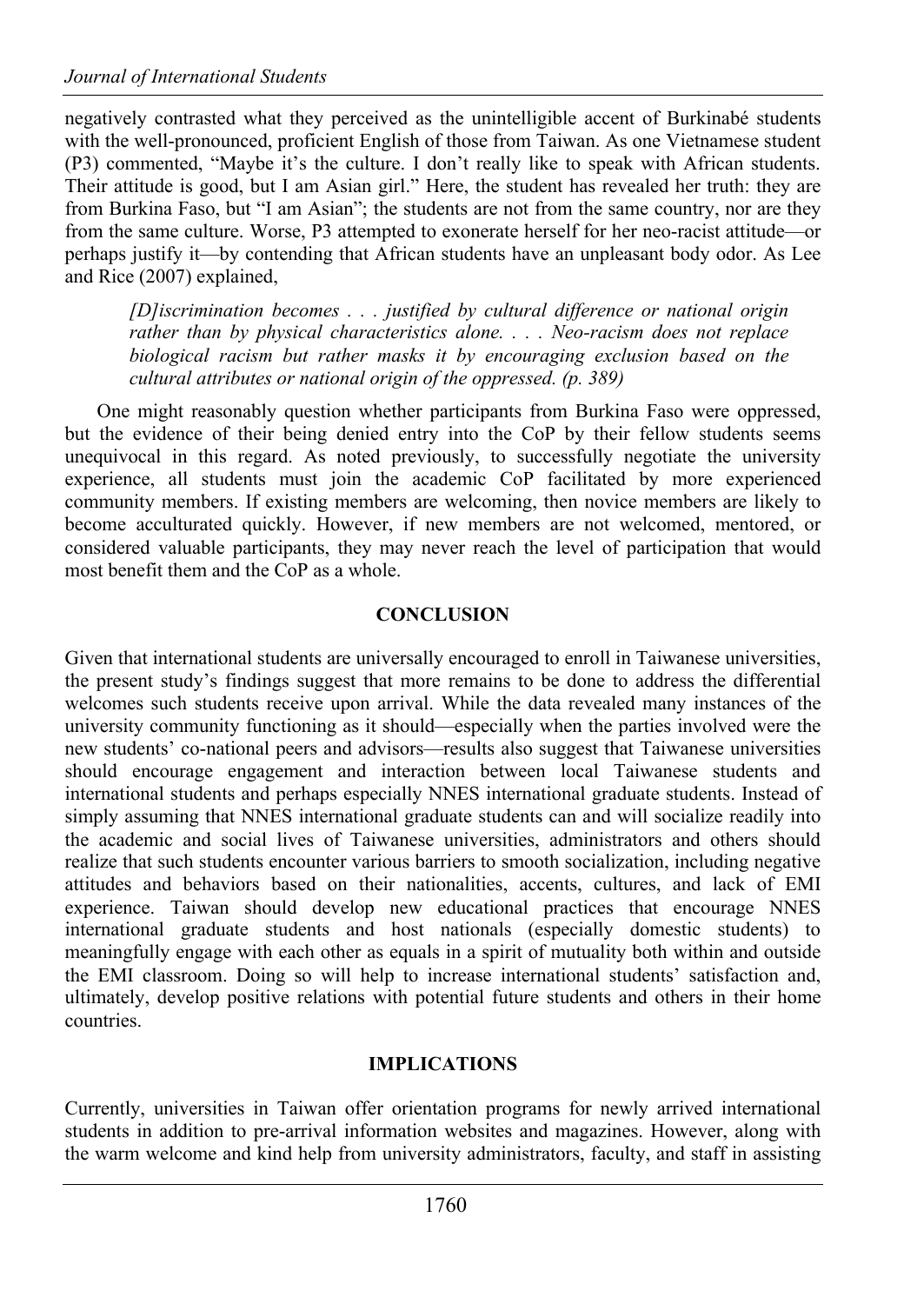international students to adapt to a new landscape, the present study reveals the specific challenges NNES international graduate students encounter in communication with local Taiwanese students during their AES process. Challenges included differential welcome and treatment, a relative lack of interaction with Taiwanese peers or students outside their own ethnic groups, and negative perceptions of their accents and non-fluent English.

This study suggests a need to elicit deeper reflection on international students' experiences in host communities, where they are increasingly the targets of nationality-based discrimination. Additionally, more research is needed to identify new ways of fostering meaningful interactions between local and international students in Taiwanese universities. By encouraging local and international students to engage in ongoing interactions and communication, international graduate students can encourage local Taiwanese students to learn about other cultures and to develop cross-cultural awareness. In other words, Taiwanese university campuses with international graduate students provide local students a global context in which English is used as the medium of communication between peoples of different languages. Taking this a step further, international graduate students can assist local Taiwanese students in further developing their English communication skills.

#### **ACKNOWLEDGMENT**

The author appreciates the constructive and insightful comments from the reviewers. This work was supported by the Ministry of Science and Technology in Taiwan [grant no. MOST 105- 2410-H-020-012].

#### **REFERENCES**

- Balibar, E. (1991). Es gibt keinen Staat in Europa: Racism and politics in Europe today. *New Left Review*, *186*, 5–19.
- Belcher, D. (1994). The apprenticeship approach to advanced academic literacy: Graduate students and their mentors. *English for Specific Purposes*, *13*(1), 23–34. https://doi.org/10.1016/0889- 4906(94)90022-1
- Braine, G. (2002). Academic literacy and the nonnative speaker graduate student. *Journal of English for Academic Purposes*, *1*(1), 59–68. https://doi.org/10.1016/S1475-1585(02)00006-1
- Chen, D., & Lo, W. (2013). Internationalization or commodification? A case study of internationalization practices in Taiwan's higher education. *Asia Pacific Education Review*, *14*(1), 33–41.
- Chou, C. H. (2014). *International students' learning experiences in Taiwanese higher education* (Unpublished doctoral dissertation). California State University, Fullerton.
- Chou, C. P., Roberts, A., & Ching, G. S. (2012). A study on the international students' perception and norms in Taiwan. *International Journal of Research Studies in Education*, *1*(2), 71–84. doi:10.5861/ijrse.2012.v1i2.76
- Cowley, P., & Hyams-Ssekasi, D. (2018). Motivation, induction, and challenge: Examining the initial phase of international students' educational sojourn. *Journal of International Students*, *8*(1), 109–130. doi:10.5281/zenodo.1101039
- de Oliveira, L. C., & Lan, S. W. (2012). Preparing nonnative English-speaking (NNES) graduate students for teaching in higher education: A mentoring case study. *Journal on Excellence in College Teaching*, *23*(3), 59–76.
- Department of International and Cross-strait Education. (2015). *Statistics of International Graduates from 2009 to 2014*. Retrieved September 15, 2015, from https://ois.moe.gov.tw/fs/html/Statistics.html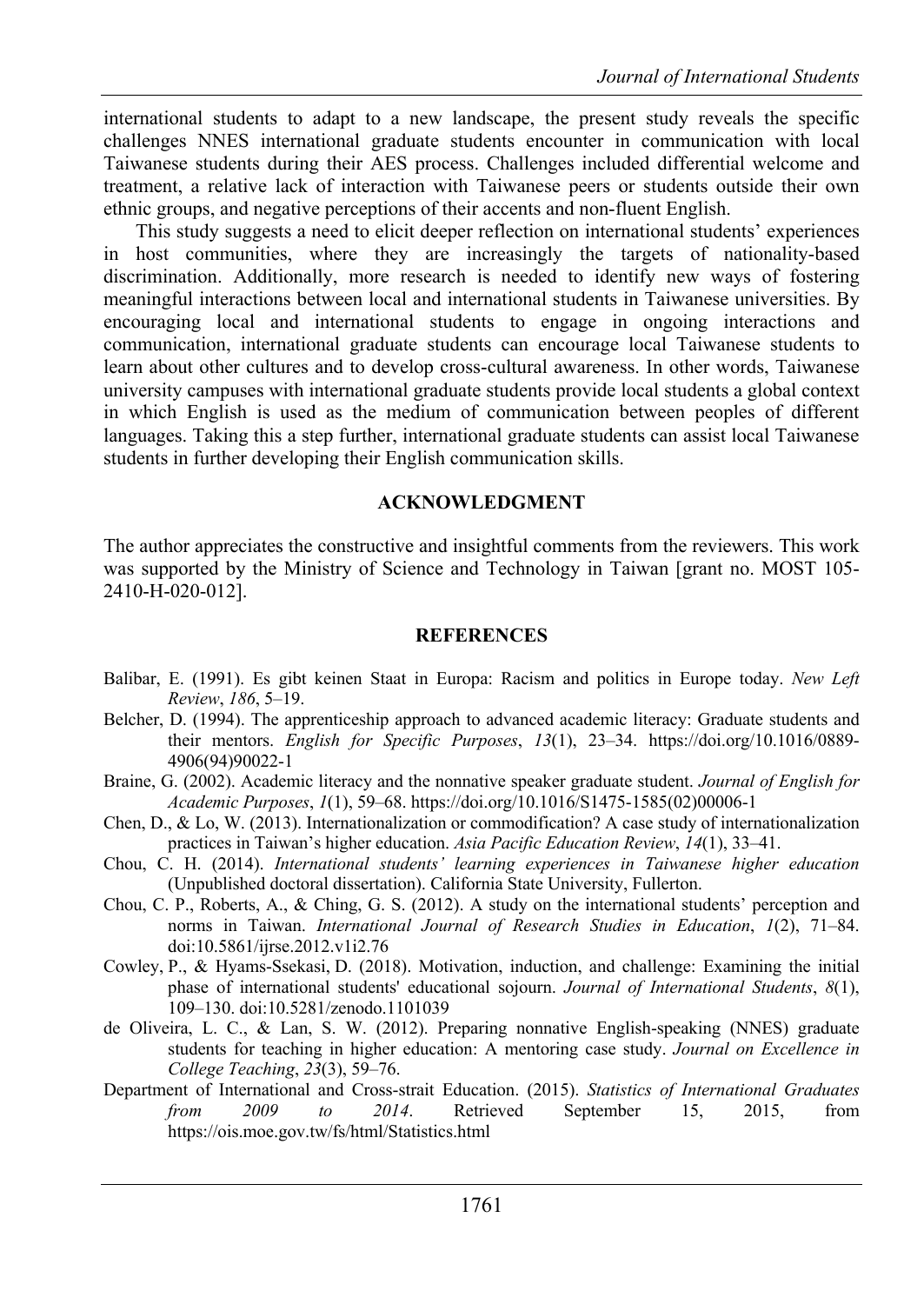- Duff, P. A. (2010). Language socialization into academic discourse communities. *Annual Review of Applied Linguistics*, *30*, 169–192. https://doi.org/10.1017/S0267190510000048
- Geeraert, N., Demoulin, S., & Demes, K. A. (2014). Choose your (international) contacts wisely: A multilevel analysis on the impact of intergroup contact while living abroad. *International Journal of Intercultural Relations*, *38*, 86–96. https://doi.org/10.1016/j.ijintrel.2013.08.001
- Glaser, B., & Strauss, A. (1967). *The discovery of grounded theory: Strangers for qualitative research*. Chicago: Aldine Publishing Co.
- Ha, M-J., & Kim, H-C. (2014). E-learning education for academic literacy in computer-mediated communication. *International Journal of Software Engineering and Its Applications*, *8*(1), 107– 118. http://dx.doi.org/10.14257/ijseia.2014.8.1.10
- Huang, W. J. (2008). Global perspectives: Making connections between global education and Taiwan's EFL classrooms. *Hwa Kang Journal of English Language & Literature*, *14*, 1–18.
- Huang, Y. P. (2012). Design and implementation of English-medium courses in higher education in Taiwan: A qualitative case study. *English Teaching and Learning*, *36*(1), 1–51. doi:10.6330/ETL.2012.36.1.01
- Huang, Y. P. (2018). Resistance to English-medium instruction practices: A qualitative case study. *Teaching in Higher Education*, *23*(4), 435–449. doi:10.1080/13562517.2017.1421629
- Jenkins, J., Cogo, A., & Dewey, M. (2011). Review of developments in research into English as a lingua franca. *Language Teaching*, *44*(3), 281–315. https://doi.org/10.1017/S0261444811000115
- Jenkins, J., & Galloway, F. (2009). The adjustment problems faced by international and overseas Chinese students studying in Taiwan universities: A comparison of student and faculty/staff perceptions. *Asia Pacific Education Review*, *10*(2), 159–168.
- Kerno Jr, S. J. (2008). Limitations of communities of practice: A consideration of unresolved issues and difficulties in the approach. *Journal of Leadership & Organizational Studies*, *15*(1), 69–78. https://doi.org/10.1177/1548051808317998
- Kobayashi, M.*,* Zappa-Hollman, S.*, &* Duff, P. *(*2017*).* Academic discourse socialization. In P. Duff & S. May (Eds.), *Language socialization - Encyclopedia of language and education* (3rd ed.). New York: Springer.
- Lan, S. W., & Chang, M. M. (2016). Intertextuality-aware instruction of English newspapers in a college-based EAP reading class. *Taiwan International ESP Journal*, *8*(2), 30–65. doi:10.6706/TIESPJ.2016.8.2.2
- Lantolf, J. P., Thorne, S. L., & Poehner, M. E. (2015). Sociocultural theory and second language development. In B. van Patten & J. Williams (Eds.), *Theories in second language acquisition: An introduction* (pp. 207–226). New York: Routledge.
- Lau, K., & Lin, C. Y. (2014). The role of English as a lingua franca in social integration: The case of the international students of a university in Taiwan. *The Asian Journal of Applied Linguistics*, *1*(1), 36–49.
- Lave, J., & Wenger, E. (1991). *Situated learning: Legitimate peripheral participation*. Cambridge, UK: Cambridge University Press.
- Lee, J. J. (2007). Bottom line–Neo-racism toward international students. *About Campus*, *11*(6), 28–30.
- Lee, J. J. (2017). Neo-nationalism in higher education: case of South Africa. *Studies in Higher Education*, *42*(5), 869-886. https://doi.org/10.1080/03075079.2017.1293875
- Lee, J. J., Jon, J. E., & Byun, K. (2017). Neo-racism and neo-nationalism within East Asia: The experiences of international students in South Korea. *Journal of Studies in International Education*, *21*(2), 136–155. https://doi.org/10.1177/1028315316669903
- Lee, J. J., & Opio, T. (2011). Coming to America: Challenges and difficulties faced by African student athletes. *Sport, Education and Society*, *16*(5), 629–644. https://doi.org/10.1080/ 13573322.2011.601144
- Lee, J. J., & Rice, C. (2007). Welcome to America? International student perceptions of discrimination. *Higher Education*, *53*(3), 381–409.